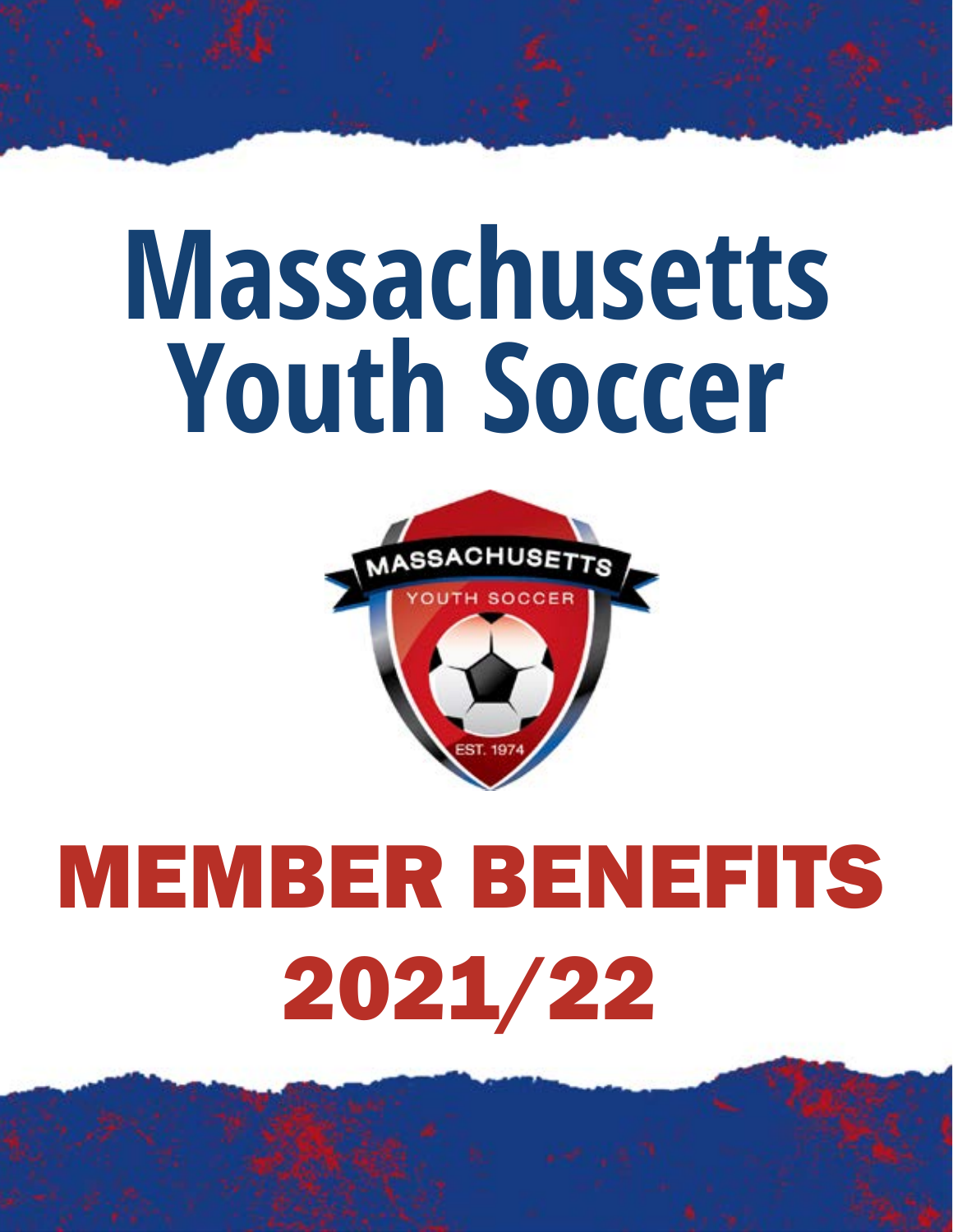### **Our Culture**

#### **VISION**

Mass Youth Soccer supports US Soccer's efforts to make soccer the preeminent sport for all children, creating a lifelong passion and love for the game.

#### WE BELIEVE IN:

- Leadership driven by fair play and sportsmanship
- Affordable and inclusive player development
- Commitment to education of coaches, referees and clubs
- Promoting a fun, safe and healthy soccer environment

#### MISSION

Mass Youth Soccer, a nonprofit educational and service organization, is dedicated to the ongoing development of youth soccer players, coaches, referees, clubs and leagues in an inclusive, safe, affordable and fun environment.



## **Putting Children First**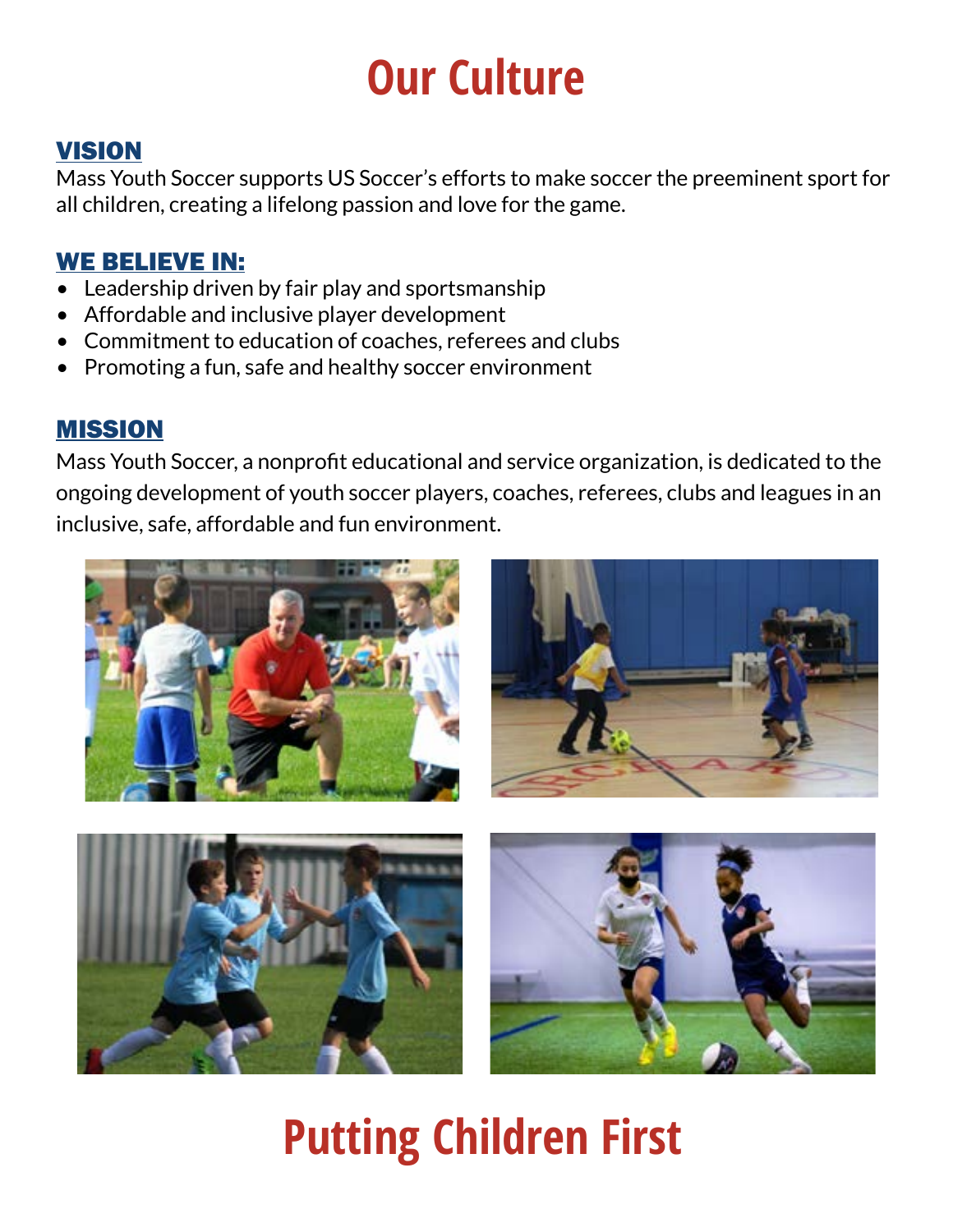### **How We Serve**

Mass Youth Soccer is a nationwide leader in Player Safety, Education, Advocacy and Governance.

By managing the required protocols and infrastructure to ensure children can play soccer safely and in accordance with state, federal and governing body requirements, Mass Youth Soccer saves our members time, money and resources to ensure they can focus on what matters most.

#### **Providing Safe, Fun, Inclusive and Affordable playing environments for CHILDREN**

# **Getting on to fields Safely**

Prior to players, coaches, referees and administrators stepping on to the fields to begin their season, Mass Youth Soccer ensures that:

- Adult participants have met required training and screening
- Organization leaders and volunteers have industry leading insurance
- Member organizations are informed, educated and advocated for.



### **Culture of Service**

To serve our members, Mass Youth Soccer's nationally renowned Technical and Administrative Staff provide the highest levels of support, consulation and mentorship to continually improve the environments we provide for children.

Mass Youth Soccer has developed best in class Tools, Resources and Education in collaboration with expert partners to share expertise with members on player safety, organization governance and coach education.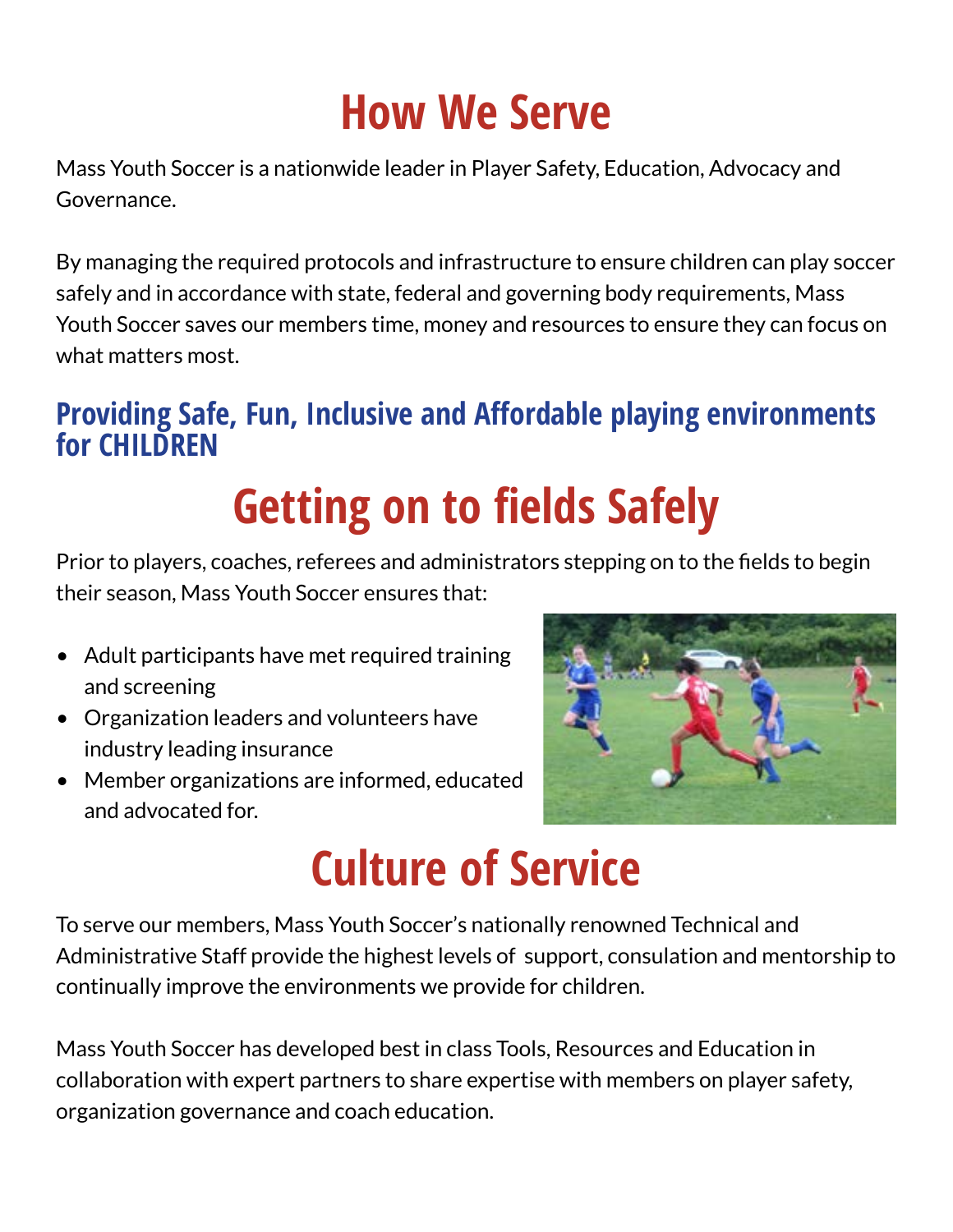### **Governance**

We recognize that our member organizations need to manage a wide range of functions and without good programs many players and coaches may leave or perhaps never consider even playing the sport.

The Member Toolkit helps organizations meet the challenges of starting and/or operating their soccer organizations in Massachusetts including Governance Principles, Managing Boards of Directors, Financial Requirements and recommended or required Policy and Waiver language. The toolkit is found at [mayouthsoccer.org/member-toolkit](http://mayouthsoccer.org/member-toolkit)

Mass Youth Soccer is proud to provide free training, education and workshops for governance and administration on a regular basis and consults with member organizations and leagues on an individual basis to review and redevelop Articles of Constitution, Bylaws, Policies and Procedures.

# **Formal Complaints and Appeals**

Mass Youth Soccer provides impartial training, support and consultation to both individuals and member organizations during formal complaints and appeals processes, a difficult but necessary component of soccer administration. The Massachusetts Youth Soccer Association Appeals Committee provides services when the appeals process at the Local / League level has been exhausted.

### **Advocacy**

Mass Youth Soccer represents the best interests of players at the State, Regional and National level. Considerable resources are allocated to ensuring our members can continue to thrive. Recent examples of Mass Youth Soccer successfully advocating in the best interest of players include.

- Lobbying State officials to recategorize Soccer to a Moderate Risk Sport during Covid-19 Restrictions, providing opportunity for children to play.
- Mass Youth Soccer retaining grade based groupings despite US Soccer Birth Year Mandates, so players can participate with classmates and peers at the recreational levels
- Successfully working with State legislature to permit youth referees aged 14 and older to continue refereeing games.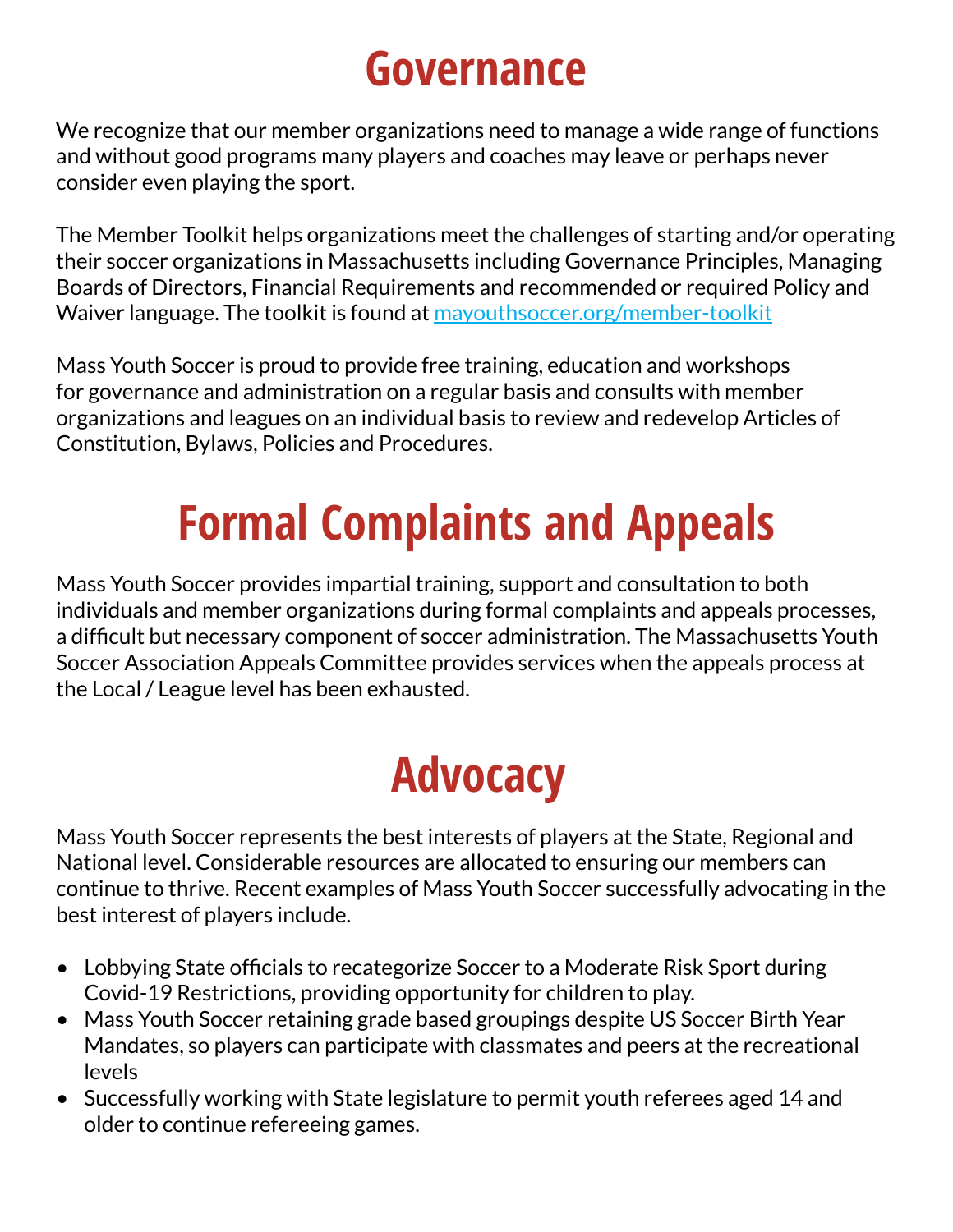### **Coach Education**

#### COACH EDUCATION COURSES

Mass Youth Soccer is proud to offer coaching education opportunities from nationally recognized coaching education leaders: US Soccer and United Soccer Coaches. Mass Youth Soccer's nationally renowned Technical Staff deliver a full compliment of Grass Roots Coaching courses, as well as the US Soccer National D and C License. The pathway your coaches choose is ultimately a personal preference, based on your level of experience, the age groups you are currently coaching, and the age groups you plan to coach in the future.

#### AGE GROUP PRACTICE PLANS

We publish a wide variety of Practice Plans on our website for coaches of players of all ages and stages of development. These complimentary Practice Plans are updated frequently and they reflect the latest training methods and practices in youth soccer today. These practice plans receive thousands of hits each week from coaches around the world!

#### PLAYER / CLUB DEVELOPMENT CONSULTATION

At any point you are welcome to contact our professional coaching or administrative staff for consult about any issues facing your soccer organization. We are nationally respected leaders who are happy to share best practices and help you through any challenges.

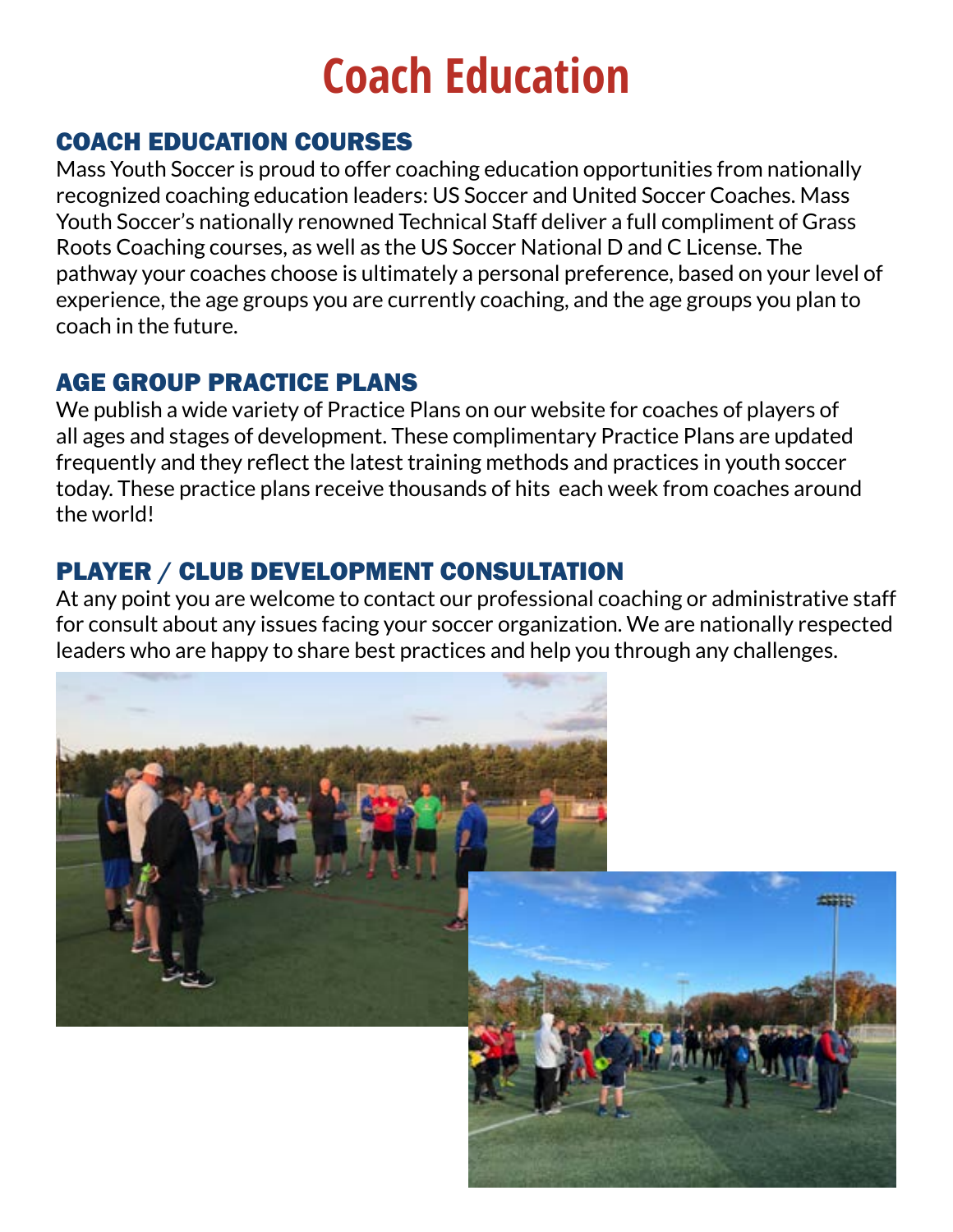### **Programs**

#### OLYMPIC DEVELOPMENT PROGRAM (ODP)

Players playing for member organizations are encouraged to participate in ODP. ODP is the original and most proven feeder program to the U.S. National team. Massachusetts ODP teams are coached by our fulltime professional coaching staff as well as local college and East Region coaches.



#### DISTRICT SELECT PROGRAM (DISTRICTS or DSP)

The District Select Program is designed to be a development opportunity for players affiliated with Mass Youth Soccer over the summer. The goal of the program is to provide a pressure free, yet competitive soccer environment in which players can focus entirely on their development.



#### TOWN SELECT LEAGUE (TSL)

TSL works in cooperation with our town based member organizations, providing an opportunity for players to experience a higher level of development and competition through participation. Players who are registered to play for their respective towns are eligible to try out for the Town Select League. Which is managed entirely by Mass Youth Soccer and our Technical Staff.



#### TOPSOCCER

We help organize and provide support for local TOPSoccer programs across the state. The program is designed to bring the opportunity of learning and playing soccer to every child, who has a mental or physical disability.

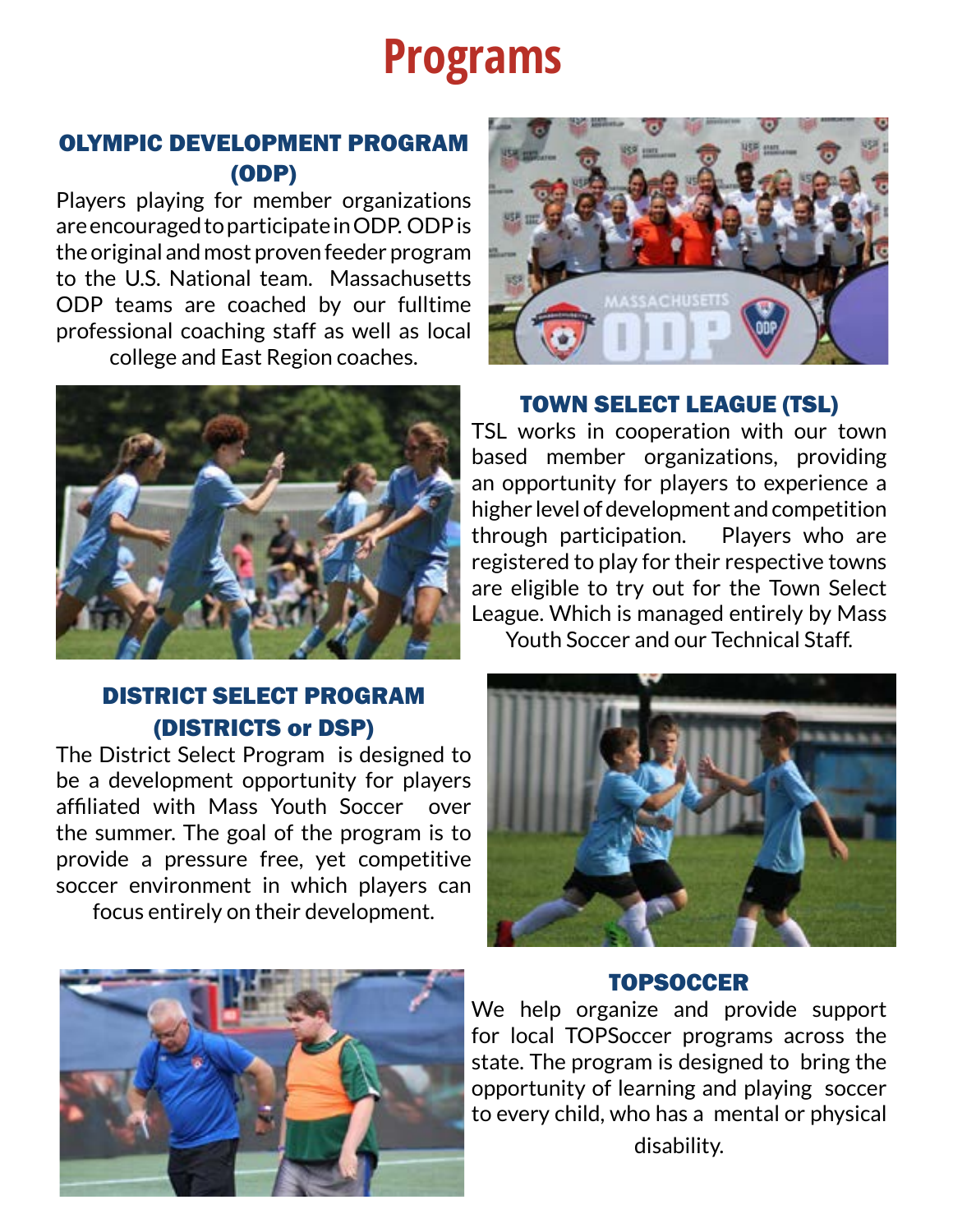#### URBAN AND UNDERSERVED COMMUNITY PROGRAMMING

At Mass Youth Soccer we believe that all children should have equal access to the game. Our GOALS program provides free summer soccer programs to players in these targeted areas. In 2019 Mass Youth Soccer purchased a Mobile Soccer Pitch through Mettle Sports, the pitch is available to our members as a tool to build organized soccer programs in their communities. If you are interested in reserving the pitch please contact a member of our Member Services Staff.



#### FUTSAL



#### SUMMER TRAINING CENTERS

Our Summer Training Centers are designed to help players of all levels improve their technical skills and increase their efficiency and proficiency with the ball. Players get the opportunity to improve in an intense, fun and memorable soccer environment.



We believe players develop more quickly when they are playing the game in a fun, affordable and supportive environment. Players grow when they are comfortable taking chances, experimenting with new skills, making mistakes, and learning during the flow of the game. We endorse Futsal as the state's off-season, soccer alternative for partner towns/prgs, clubs and participating players.



#### GENESIS REFEREE PROGRAM

Mass Youth Soccer and the Massachusetts State Referee Committee are looking for towns/clubs to partner with us in the growth of our sport by helping recruit, develop, train, and retain referees in parallel with intown/ intramural Player Development and Coach Education programs.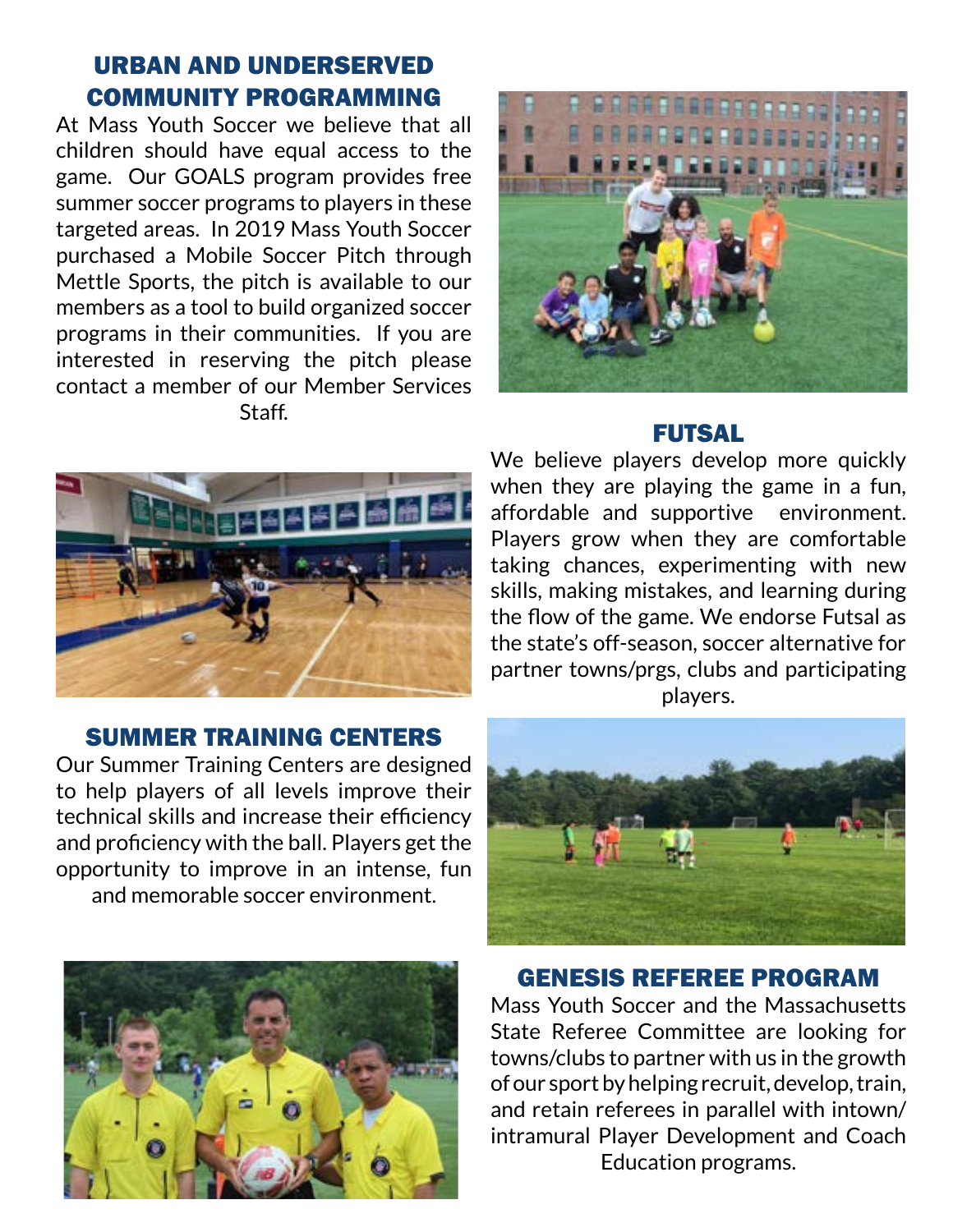### **Events**

#### MASSACHUSETTS TOURNAMENT OF CHAMPIONS (MTOC)

Every year town-based league champions play at the Mass Youth Soccer field complex for their town-based state championship. MTOC provides a festival atmosphere for town-based soccer organizations to showcase how well they are developing players.



#### APPRECIATION NIGHT

Every year we celebrate our Members and their achievements at a celebratory appreciation night. Awards are handed out in various categories of youth soccer. The appreciation night presents a wonderful opportunity for our entire Membership. to celebrate excellence and our continued commitment to all of our players. Award winners can also be recognized at the Regional and National level.





#### NATIONAL CHAMPIONSHIPS / STATE CUP

Each year Mass Youth Soccer hosts and runs the US Youth Soccer state championships, where most of the best teams in the state compete to earn the right to be state champion. Winners move on to represent Massachusetts at the US Youth Soccer East Regional Championships with the goal of advancing to the US Youth Soccer National Championship.



#### MASS YOUTH SOCCER WORKSHOP

Mass Youth Soccer Workshops hosted in 2017, 2018 and 2019 have been attended by over 400 coaches, parents and administrators. In 2023 Mass Youth Soccer will host its yearly workshop. Attendees are able to take advantage of both field and classroom sessions in addition to United Soccer Coaches education courses opportunities.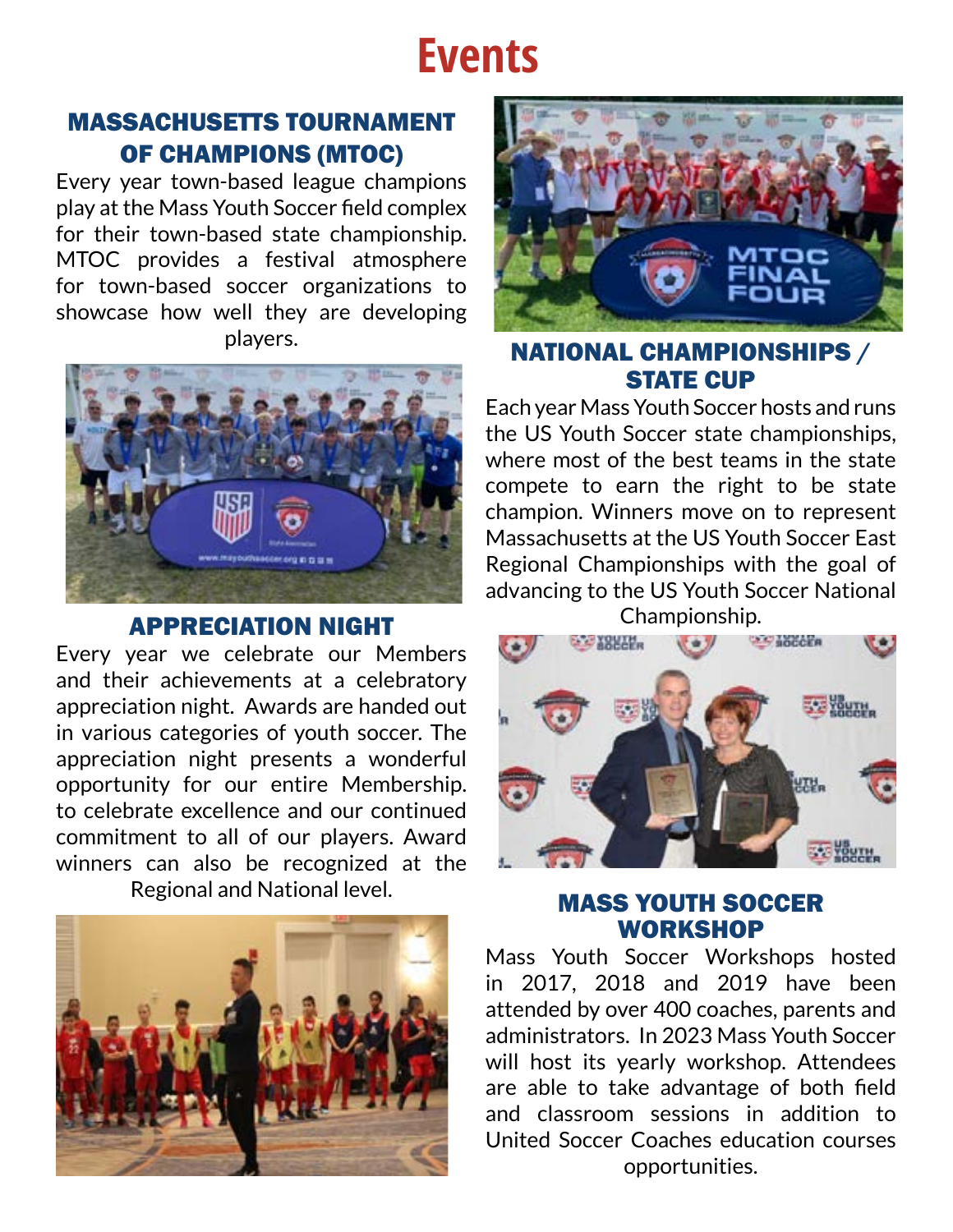### **Insurance**

Mass Youth Soccer maintains comprehensive insurance for its Membership by working with Marsh & McLennan Agency. Insurance coverage through Massachusetts Youth Soccer, both general liability and medical, extends only to soccer-related events and activities that are fully recognized and sanctioned by Mass Youth Soccer.

Member organizations receive the following levels of coverage:

- General Liability \$15m (Primary \$5m, Secondary \$10m)
- Sexual Abuse and Molestation \$4m (Primary \$2m, Secondary \$2m)
- Employment Practices \$1m (Includes Directors and Officers, Theft, etc.)
- Cyber Liability \$2m

As members of Mass Youth Soccer, individual players and registered adults also receive up to \$100, 000 in coverage for Excess Accident Medical and Dental Coverage. This coverage removes a significant barrier to entry for participation for families who may be concerned that an on-field injury would lead to significant medical bills.



For a complete overview of the insurance coverages provided by Mass Youth Soccer to our membership, please visit [mayouthsoccer.org/about/insurance](http://www.mayouthsoccer.org/about/insurance/)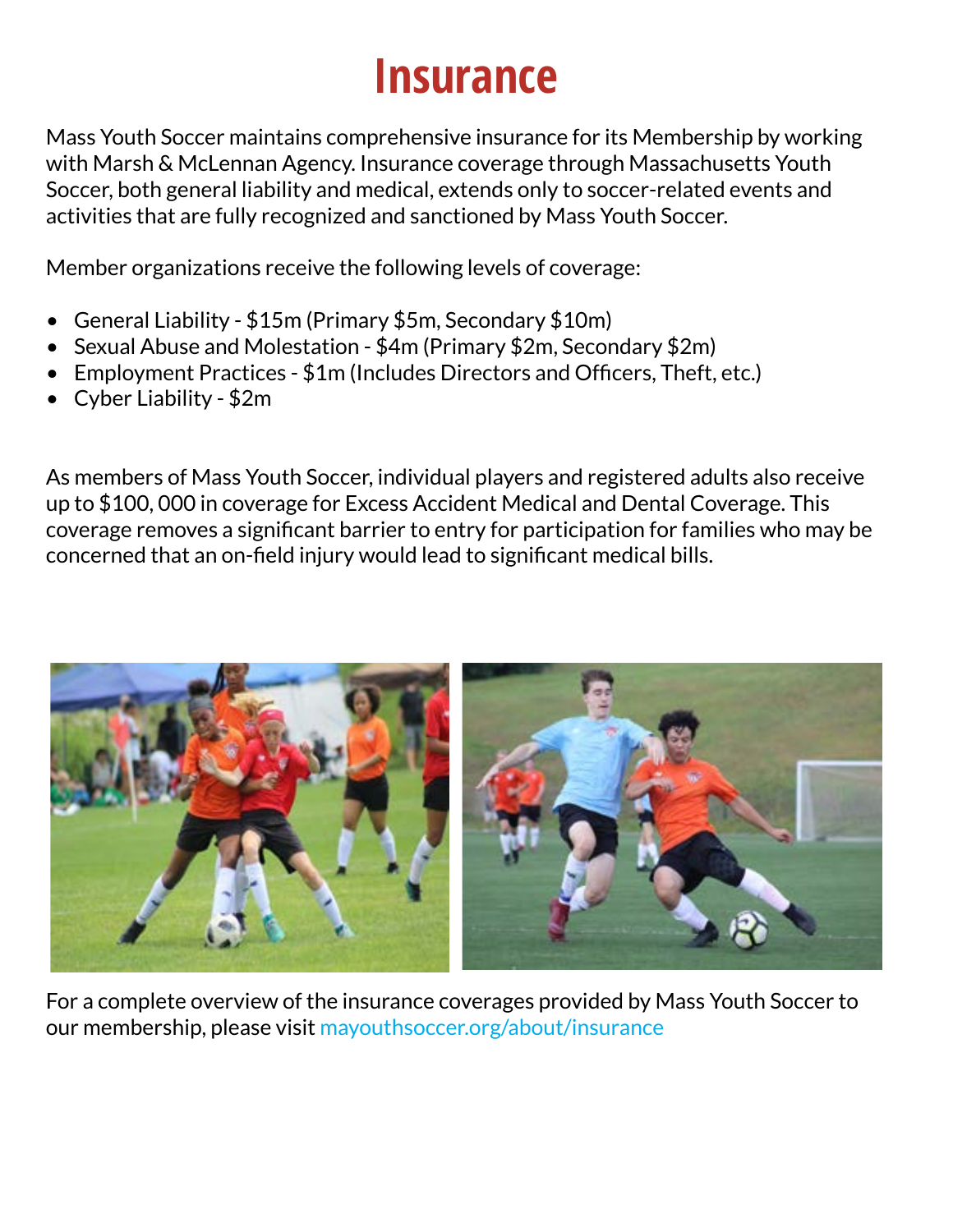## **Risk Management**

Mass Youth Soccer has taken an active stance regarding Risk Management, in accordance with the SafeSport Act and Policies and Procedures required by U.S. Soccer, all Mass Youth Soccer adult members and member organization's adult members will have to meet the Risk Management requirements below.

- 1. Commonwealth of Massachusetts CORI Check submitted, report reviewed and approved by Mass Youth Soccer.
- 2. National Background Check (NBGC) submitted, report reviewed and approved by Mass Youth Soccer; the NBGC status will only be approved if, the NBGC is clear, and State and National Sex Offender Registry Searches are clear.
- 3. SafeSport Abuse Prevention Training
- 4. Concussion / Safe and Healthy Playing Envrionments Training

Risk Management requirements are monitored in U.S. Soccer Connect and must be met prior to adults receiving their required Mass Youth Soccer Adult Credential.

All background checks, including extended background checks if required and trainings are included in Adult Registration fees at no additional cost to members. In addition our dedicated member support staff assist over 20,000 Adults to complete their Adult Registrations each year providing the highest levels of service and support.





Besides insurance and background checks we work with all member organizations on helping them make sure all risk management aspects of running a club or town program can be done with ease and efficiency. This includes training, education, consultations and personal visits.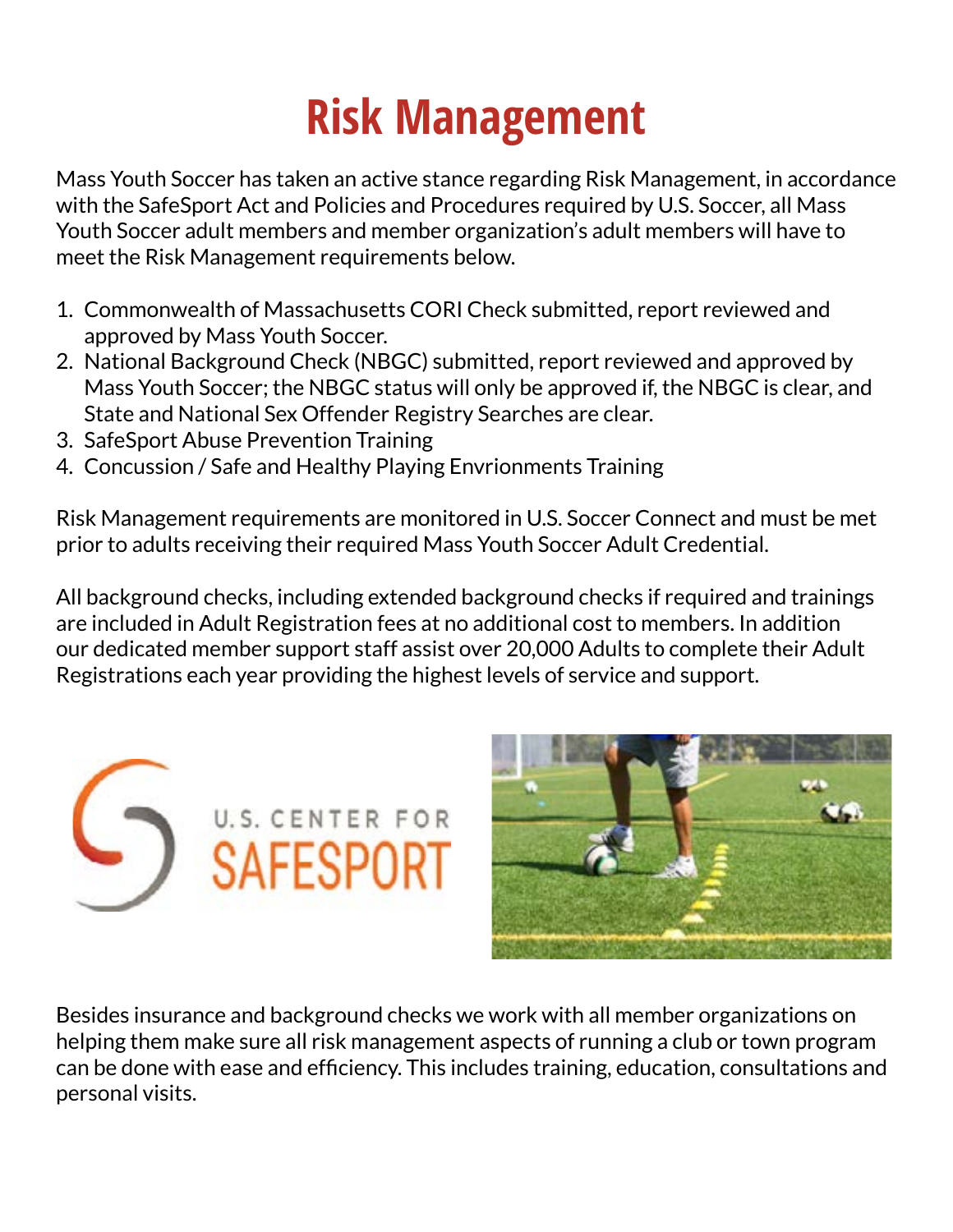### **Partner Discounts**

Mass Youth Soccer have negotiated corporate partnerships with a wide variety of businesses in an attempt to procure savings for all of our Member Organizations. Current discounts for Mass Youth Soccer members include:



#### SOCCER PARENTING

The Soccer Parenting Association provides all parents and coaches affiliated with Mass Youth Soccer a Free Membership to the Soccer Parent Resource Center. At the Soccer Parent Resource Center you will find monthly webinars for parents, articles and interviews with tips and advice, guidance and support, and much more to help you support your child in soccer.

#### DICKS SPORTING GOODS Official Sporting Goods Store Partner

20% discount off in store purchases on promotional weekends.



#### **NCSA** Offical Recruiting Partner

To help our athletes navigate the complicating recruting process, we've partnered with NCSA, the world's largest and most successful college athletic recruting network.



#### DINN BROTHERS **TROPHY** Official Awards Partner

20% off all trophies, medals and awards for affiliated members



NEPA BLUE HERON Official Embroidery Partner

30% off all T-Shirt orders for Use discount code mysa10 Mass Youth Soccer members for 10% off any party or



#### APEX ENTERTAINMENT Official Entertainment Partner

event.